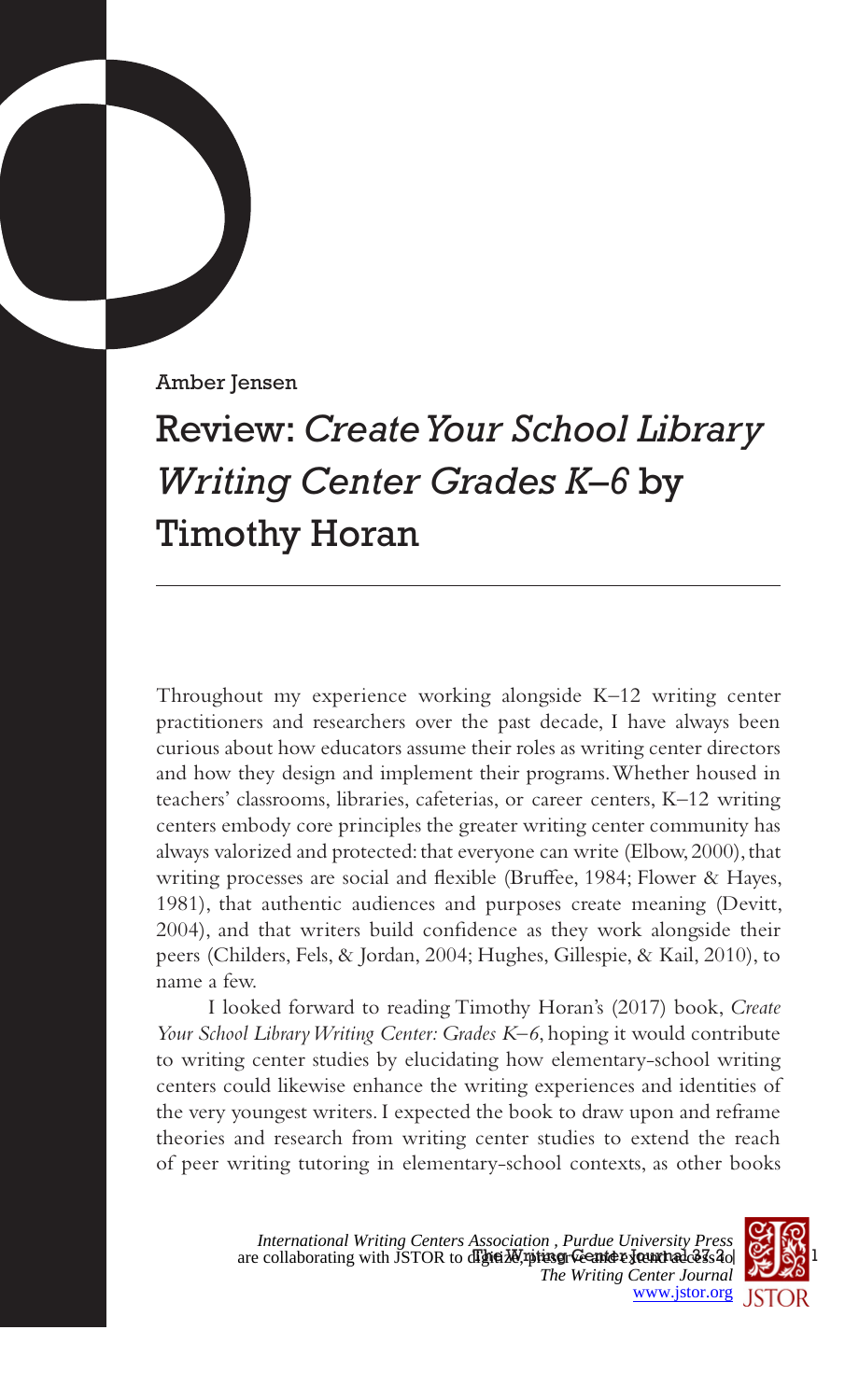written for prospective and current secondary-school writing center directors have (e.g., Farrell, 1989; Fels & Wells, 2011; Kent, 2017; Brown & Waldrup, 2018).

Instead, I discovered that Horan's proposed "writing center" is based on the problematic premise that "kids can't write" (p. xxi), that it is facilitated primarily as adult-based writing instruction, and that it is structured through a series of fill-in-the-blank worksheets based on the narrow and limiting frameworks of writing instruction defined by the Common Core State Standards (CCSS). Horan's approach lacks understanding, perspective, and vision about the transformative power of writing center spaces for *all* writers. It's a lost opportunity to extend the conversation in writing center studies to consider and include those at the very beginning of their school-based writing lives. As a resource for the wider writing center community or even K–6 teachers or librarians interested in developing a writing center, the book is not useful; indeed, I argue it is potentially harmful and backward-looking, particularly for those reading it as a beginner's guide to effective writing instruction in elementary schools. What it might offer the wider writing center community is an invitation to re-envision writing center partnerships with libraries at all academic levels or a call for innovative approaches for writing center implementation in K–12 schools.

What this book describes, however, is not a writing center. Nowhere in the book does Horan define what a writing center is or what its objectives might be, aside from describing the materials and artifacts a librarian could use to designate a section of the library as a writing space (e.g., a sign that labels it "Writing Center," organizational materials, folders for student writing). In the introduction, he addresses his main argument for the reason elementary schools need writing centers, defining students' writing as "a mix of unintelligible static and plagiarism" and suggesting that the model he proposes is a more "proper" and "purposeful" approach to teaching writing, his version of the antidote to the so-called bad writing instruction he perceives happens in schools (p. xxi).

Horan's claims about the transformative power of his writing center model, however, ring hollow, as the rest of the introduction—and the remainder of the book—offers an approach to library-based writing instruction guided exclusively by worksheets that can be copied and distributed to students, carefully mapped to each grade level's designated writing-based CCSS. Horan claims he created the worksheets "to assist with specific writing assignments and to nurture and foster writing" (p. xvi). Each chapter—one for each grade level, kindergarten through sixth—describes each of the writing-based CCSS and then explains how the worksheets provided at the end of the chapter guide students,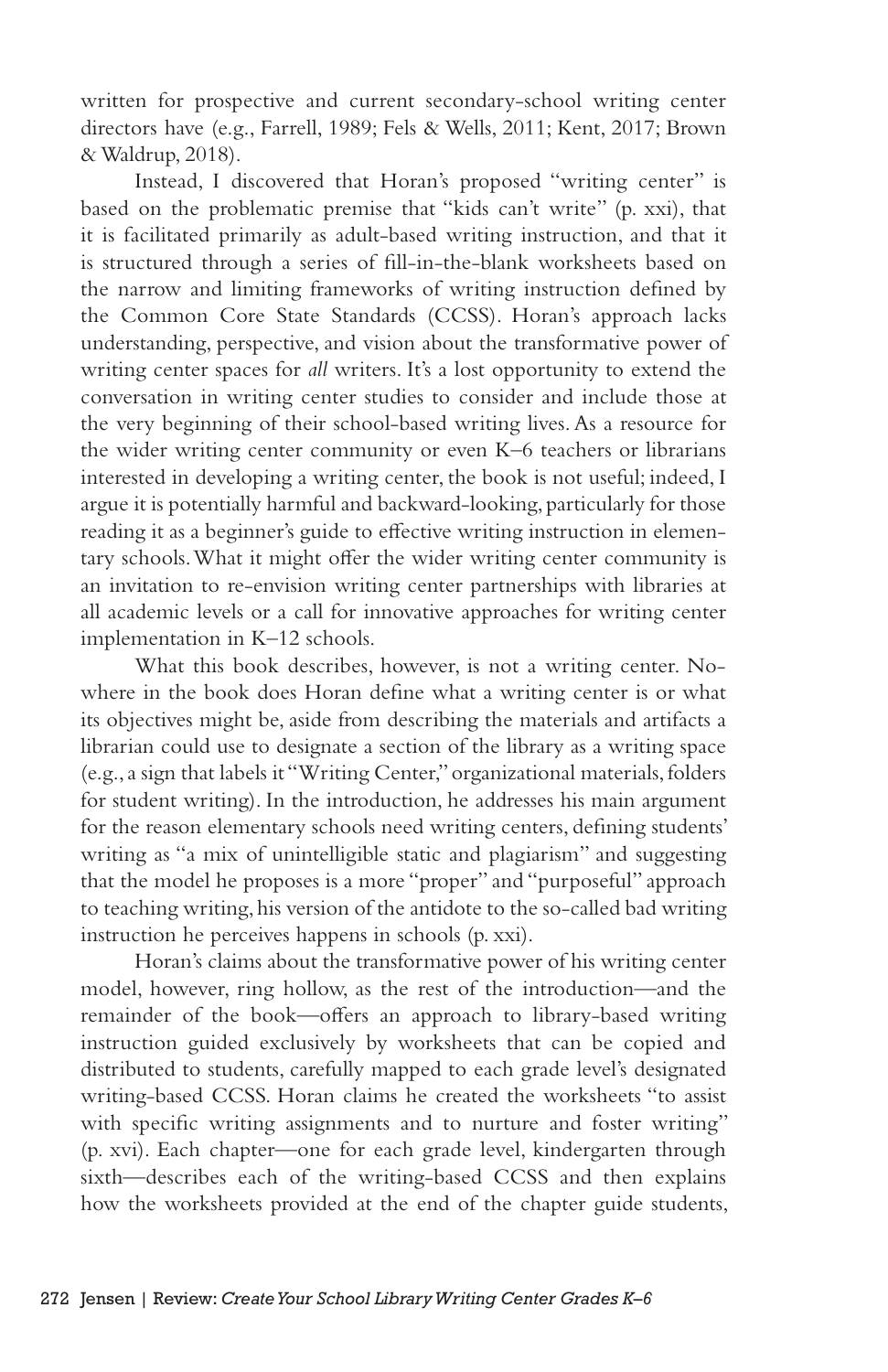individually, through particular writing activities to meet those standards. These writing tasks include variations of book reports, personal narratives, biographies, imaginative stories, and responses to nonfiction articles. With each grade level, the worksheets scale up, with kindergarteners beginning with drawing exercises, third graders filling in sentence starters, and sixth graders researching from primary sources and writing on computers. Worksheets, which may seem helpful to a school librarian who needs quick, replicable writing lessons, misrepresent the individualized approach to writing instruction and writers' experience most writing center directors and tutors try to foster.

Another problematic aspect of Horan's proposed writing center model is the way he conceptualizes peer feedback. In Horan's writing center, there are no tutors: neither peers nor adults. While he does include opportunities for students to give each other feedback through a writer's-workshop model—what he refers to as "the magic circle"—he also emphasizes that younger students are not ready to give each other feedback, as they are "dependent on adult figures" for "guidance and instruction," "reinforcement, leadership, and acceptance" (p. xiii). The deficit mindset that frames his perceptions about what younger children are capable of contradicts the confidence-building and peer-led ethos of writing center theory and practice. It also contradicts what teachers and researchers have written about and practice with regard to peer learning and peer feedback in elementary-school writing instruction (Fletcher & Portalupi, 2001; Sanders & Damron, 2017). Horan's model assumes young writers are incapable of engaging with each other's writing in meaningful ways. His approach draws upon a backward-facing rather than a forward-looking set of beliefs about how young writers interact and learn.

In terms of the proposed writing instruction he outlines, Horan claims students will find themselves as writers through the worksheet-based writing projects. In fact, the instruction he describes is, in many ways, antithetical to the writing approach most writing center professionals believe to be effective and meaningful. His proposed models are prescriptive; they are not the solution to the so-called bad writing epidemic he claims exists. Particularly for young writers, who may be the most creative and unrestrained in their ideas and approaches to writing, the thought of directing them to five-paragraph formulas and sentence starters as inspired writing doesn't resonate with what others have imagined of K–6 writing center spaces (Sanders & Damron, 2017; Wilcox, Anstead, & Black, 1997). Lack of choice, lack of variety, and a single definition of what kind of writing matters in school spaces do not lead to empowering writers, which is one of the central tenets of writing center pedagogy and practice.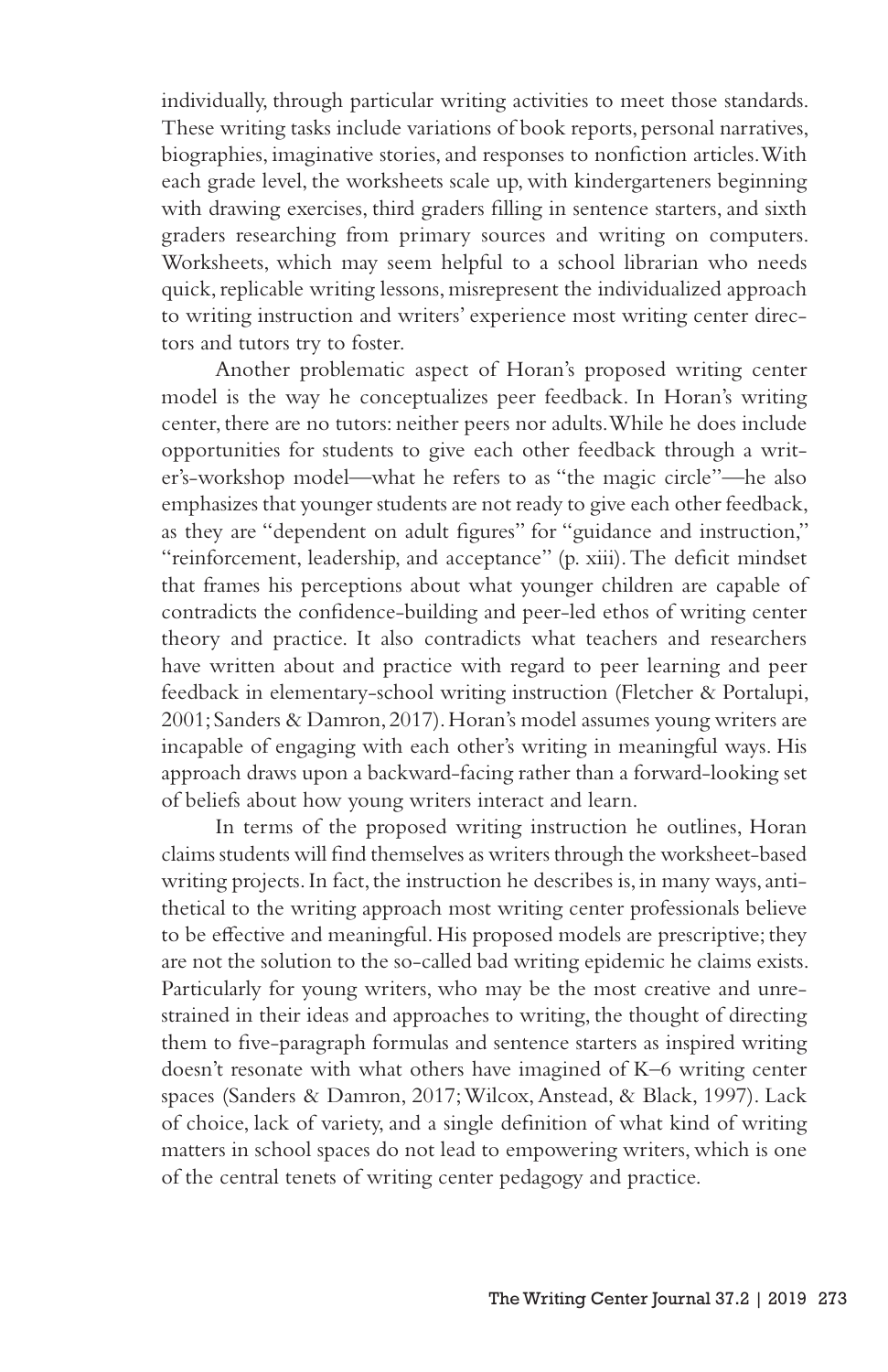What left me most unconvinced about the usefulness of Horan's model of school librarian as writing center director is the implication that elementary-school librarians should be tasked with direct writing instruction. He says explicitly, "As the director of the writing center, you will be its main instructor" (p. xiv). Aside from the problematic conflation of "director" and "instructor," I was concerned by the way Horan centers himself as the so-called director of the writing center without describing what this director role entails. Though he does accurately recognize that every school has different contexts that frame the specific implementation of learning programs, Horan's proposed writing center does not reflect a programmatic approach. He does not explain, for example, how the library-based writing program interacts with, collaborates with, or extends classroom-based learning. While he does mention that classroom teachers may be present during library writing time and may contribute to feedback on student writing, he does not map a web of relationships with stakeholders or situate the center within the school's larger instructional learning goals. Though these aspects of writing center leadership are at the core of texts that nudge instructional professionals to consider how their roles change as they begin to direct programs rather than facilitate classroom-based instruction, such as Nicole Caswell, Jackie Grutsch McKinney, & Rebecca Jackson (2016) and Amber Jensen (2018), they remain unacknowledged in his book.

Horan is not entirely ignorant of many of the widely accepted principles of meaningful and effective writing instruction, however. Throughout his book, he cites writers' portfolios, digital collaboration, publication of student writing, and reflection as essential components of students' writing development. His proposed curriculum scaffolds writing instruction in ways that reflect how writers grow and develop, though it is limited by the kinds of genres and processes set forth and valued by CCSS. His principles are easy to replicate and simple to understand, which may be appealing to the audience for whom he writes. For a school librarian with little to no instructional background or expertise in writing pedagogy, for example, exposure to these resources would likely be welcome as they initiate their thinking about how to include writing within the broader scope of the library curriculum.

It is clear this book is not written for an audience of writing center practitioners or scholars: Horan states in the introduction that the book is "designed primarily for the school librarian," noting that K–6 classroom teachers might also find it useful (p. xiii). It was published by Libraries Unlimited, a publishing house that prints professional-development resources written "by librarians for librarians." It is important for the field to be aware of books that claim to be part of the writing center discourse, and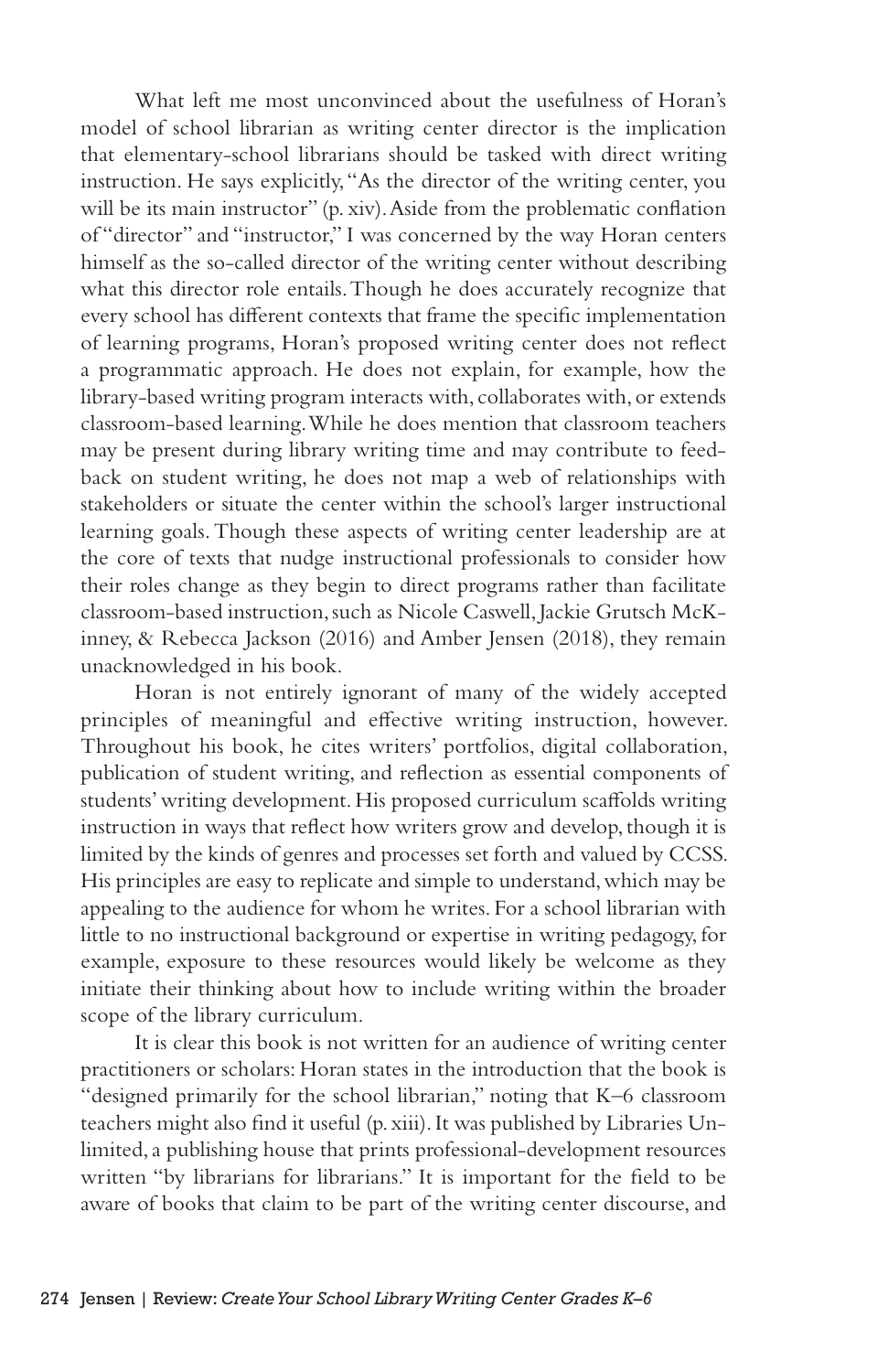especially so for writing centers that may be emerging in places we do not normally look (K–12 schools, libraries, workplaces, etc.). Even (and maybe especially) with this audience of librarians in mind, his claim that what he is proposing is a writing center is problematic and misleading. Had Horan's book grounded itself in the literature and scholarship related to writing center theory and practice, or even of writing pedagogy, peer review, writing workshops, or early literacies, some of the book's weaknesses may have been easier to overlook in my review. I find it problematic that the book's bibliography consists only of URLs to the grade-by-grade CCSS and other web resources mentioned in the book's assignment descriptions, as well as ten articles written by the author himself. Horan's disregard for historical and ongoing conversations in the field, particularly those surrounding creating centers in contexts such as elementary and secondary schools, calls into question the validity and meaning of his claim that he is "the inventor of the school library writing center" (p. 167).

The promise of K–6 writing centers remains an exciting prospect, one elementary-school teachers and their university partners are creating and writing about in constructive and enlightening ways; see, for example, Jennifer Sanders and Rebecca Damron's (2017) *"They're All Writers": Teaching Peer Tutoring in the Elementary Writing Center*. I hope to see more models that reflect the principles and theories central to writing center work, models that prioritize peer-centered writing and feedback, models that extend and enhance our conversations around collaboration with other instructional stakeholders, and models that draw upon research to propose new innovations across a variety of contexts. Fostering student writers' voices and agency from the beginning of their school experiences is a promising outcome of the K–6 writing center, one the field is ripe to learn more about from future books.

## Acknowledgments

*Many thanks to Kate Hutton and Renee Brown, who helped me think through this piece and, more generally, for their commitment to supporting and growing the scholarship in K–12 writing center studies.*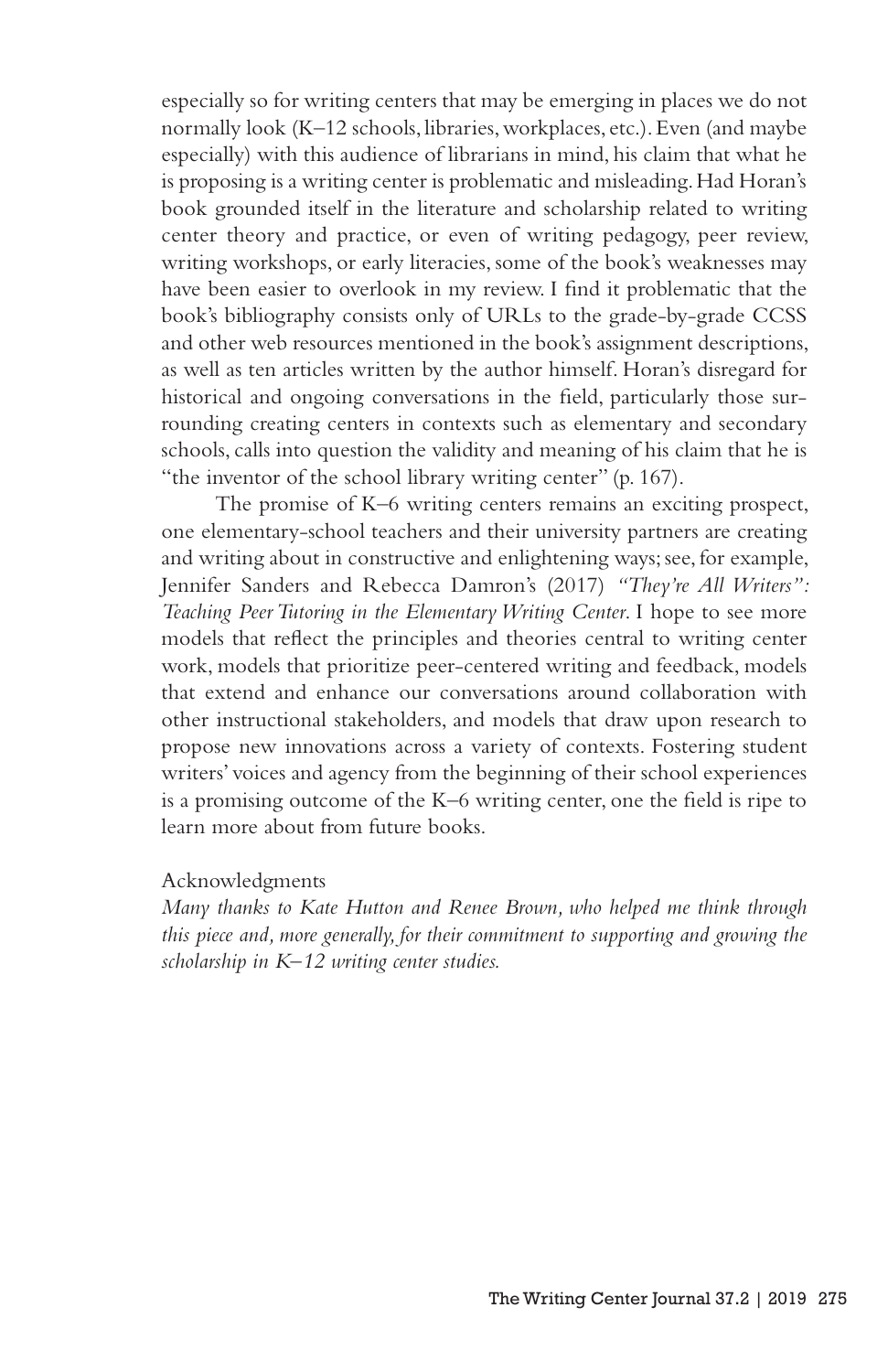## References

- Brown, R., & Waldrup, S. (Eds.). (2018). *Advocating, building, and collaborating: A resource toolkit to sustain secondary school writing centers*. Washington, DC: Secondary School Writing Centers Association Press.
- Bruffee, K. A. (1984). Collaborative learning and the "conversation of mankind." *College English, 46*(7)*,* 635–652.
- Caswell, N. I., Grutsch McKinney, J., & Jackson, B. (2016). *The working lives of new writing center directors*. Logan: Utah State University Press.
- Childers, P. B., Fels, D., & Jordan, J. (2004). The secondary school writing center: A place to build confident, competent writers. *Praxis: A Writing Center Journal, 2(1)*.
- Devitt, A. J. (2004). *Writing genres*. Carbondale: Southern Illinois University Press.
- Elbow, P. (2000). *Everyone can write: Essays toward a hopeful theory of writing and teaching writing*. New York: Oxford University Press.
- Farrell, P. B. (Ed.). (1989). *The high school writing center: Establishing and maintaining one*. Urbana, IL: NCTE.
- Fels, D., & Wells, J. (Eds.). (2011). *The successful high school writing center: Building the best program with your students*. New York: Teachers College Press.
- Fletcher, R. J., & Portalupi, J. (2001). *Writing workshop: The essential guide*. Portsmouth, NH: Heinemann.
- Flower, L., & Hayes, J. R. (1981). A cognitive process theory of writing. *College Composition and Communication, 32*(4)*,* 365.
- Hughes, B., Gillespie, P., & Kail, H. (2010). What they take with them: Findings from the Peer Writing Tutor Alumni Research Project. *Writing Center Journal, 30*(2)*,* 12–46.